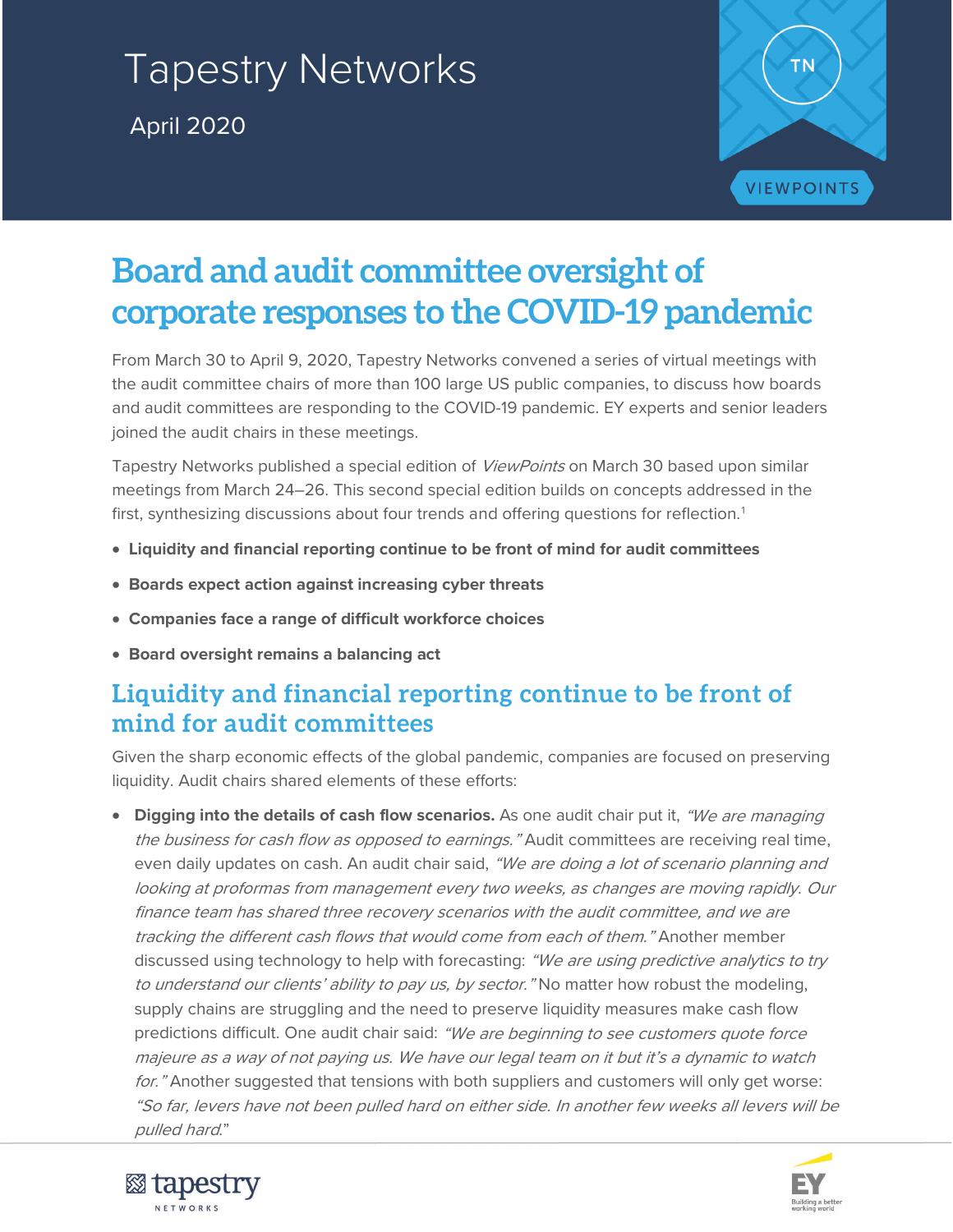- **Companies continue to assess credit options.** Taking on discretionary debt is a difficult decision. Audit chairs shared a range of perspectives about the topic. One reported a "raging" debate" about it. Another, however, stressed, "No one ever drowned in a sea of liquidity." Audit chairs discussed how important it was to conduct due diligence on credit agreements to avoid any surprises when dealing with banks. An audit chair stressed, "Be sure to look at material adverse change clauses in your credit agreements." Another added, "Many credit facilities have a prohibition against hoarding cash, so there might be a condition that says to draw down your revolver you have to have at least or not more than X amount of cash."
- **Boards are reconsidering planned dividends.** Slower cash flows and forward uncertainty are leading to reduced or suspended dividends. One audit chair said, "We decided to suspend the dividend through year-end, so that we can gain more clarity. We found that many other companies, especially in the consumer, retail, and real estate industries, have also suspended dividends." Another described an alternative solution, "We're looking to pay 80% of our dividend in stock rather than cash."

Audit chairs also shared experiences of their companies' closing the first quarter remotely, as well as questions they are debating about corporate reports and disclosures.

- **Will companies report their financial results on time?** Audit chairs were impressed by their teams' ability to close the quarter despite the many challenges of remote working. While the SEC has offered extensions for filings due before July 1, most audit chairs expect their companies to file first-quarter reports on time. One audit chair suggested planning for inefficiency: "It's hard to estimate how much extra time is needed, but we're assuming a 30% loss in productivity across the finance function. Develop a process and a timeline that people understand so you can sense early if there's something going haywire."
- **How are firms thinking about forward-looking guidance?** Audit chairs also discussed the prudence of withdrawing or revising guidance. One said there was no other option but to withdraw guidance: "If your year has changed so materially, I think you're under obligation to have a release and a filing to note that material things have happened and that the board is engaged. Our view was that there we had no option: we were obligated to withdraw guidance." Another put it bluntly: "Guidance is a thing of the past right now." An EY expert suggested companies could rethink their approach to guidance, offering an example: "One company did something novel. They came out with one set of guidance based on the economy rebounding in third quarter, another for a fourth quarter rebound, and another for no recovery until 2021. This was very well-received by investors."

#### *Questions to consider:*

**?** How are your audit committees working with management to understand cash needs? Do your companies have clear processes for deciding whether and when to take on new debt?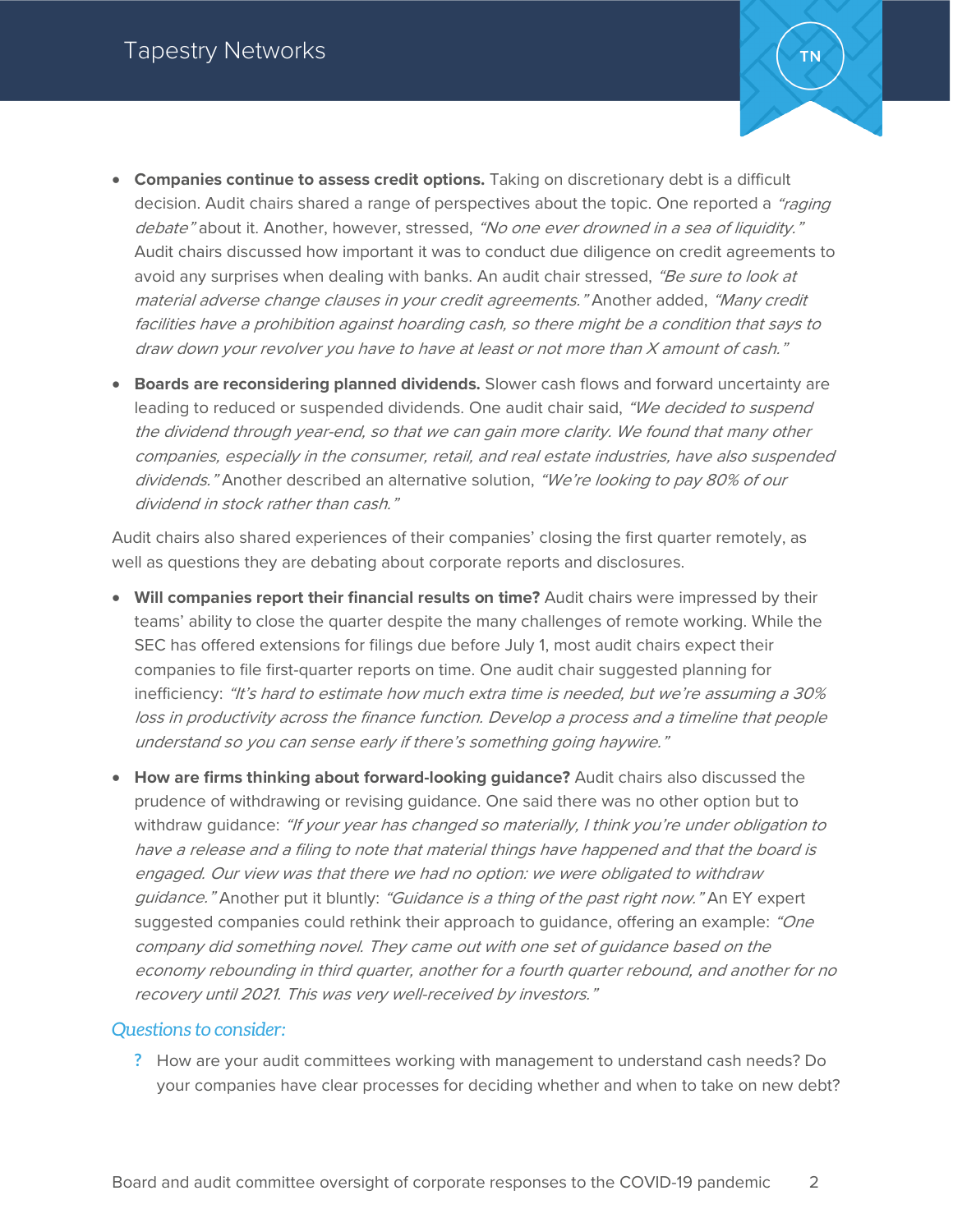

- **?** Are your companies planning to issue first quarter filings on time? What steps are they taking to plan for any inefficiency in the work of the finance function?
- **?** Have your companies withdrawn guidance? How are they communicating forward-looking projections to investors and other stakeholders?

### **Boards expect action against increasing cyber threats**

The pandemic is creating fresh opportunities for bad actors, including company insiders, adversary nations, and criminal groups, all of whom seek to exploit the distractions and disruptions associated with a rapid shift to remote working. As EY's Pete Cordero explained, working outside the physical scrutiny of colleagues reduces the effect of subtle social controls, potentially resulting in insider activity that goes undetected for weeks or months. Even wellintentioned employee actions, such as printing documents at home, can become a dangerous form of data leakage.

Companies are also more vulnerable to attackers as they rush to increase cloud computing capacity, rely more on insecure video tools, and introduce devices to company networks without adequate end-point protection. These problems go beyond corporate boundaries; as an audit chair noted: "You can do everything you can with your own workforce, but you have all these issues with your suppliers as well."

In response, companies are considering a range of measures to adjust for the new working environment. These include deploying secure technologies—video conferencing tools that include end-to-end encryption, for example—and ensuring that all systems are patched in a timely manner. As companies consider furloughs or layoffs, audit chairs noted the importance of effective coordination between HR and IT to monitor information transfers and enforce proper adjustment of access controls.

Mr. Cordero pointed audit chairs to a critical success factor: "Ask the CISO: do you have the resources necessary to ensure a proper security posture? They'll tell you if they don't." Resources may be strained by both the scale of the effort and by the loss of staff to illness, so security teams may need to draw on other areas in the company such as internal audit as well as on third-party vendors. Contingency planning should be continuously updated given the rapidly evolving situation. Non-executive directors, who often use personal rather than corporate equipment, can be tempting targets for bad actors, so board members should have their companies' IT teams review the security of their devices and technology configurations.

For a comprehensive set of questions to consider, please see the recent publication from [EY's](https://www.ey.com/en_us/board-matters/how-to-oversee-cybersecurity-risk-in-growing-virtual-work-environment)  Center for Board Matters entitled [COVID-19: Cybersecurity Risk Oversight in a New Work](https://www.ey.com/en_us/board-matters/how-to-oversee-cybersecurity-risk-in-growing-virtual-work-environment)  [Environment.](https://www.ey.com/en_us/board-matters/how-to-oversee-cybersecurity-risk-in-growing-virtual-work-environment)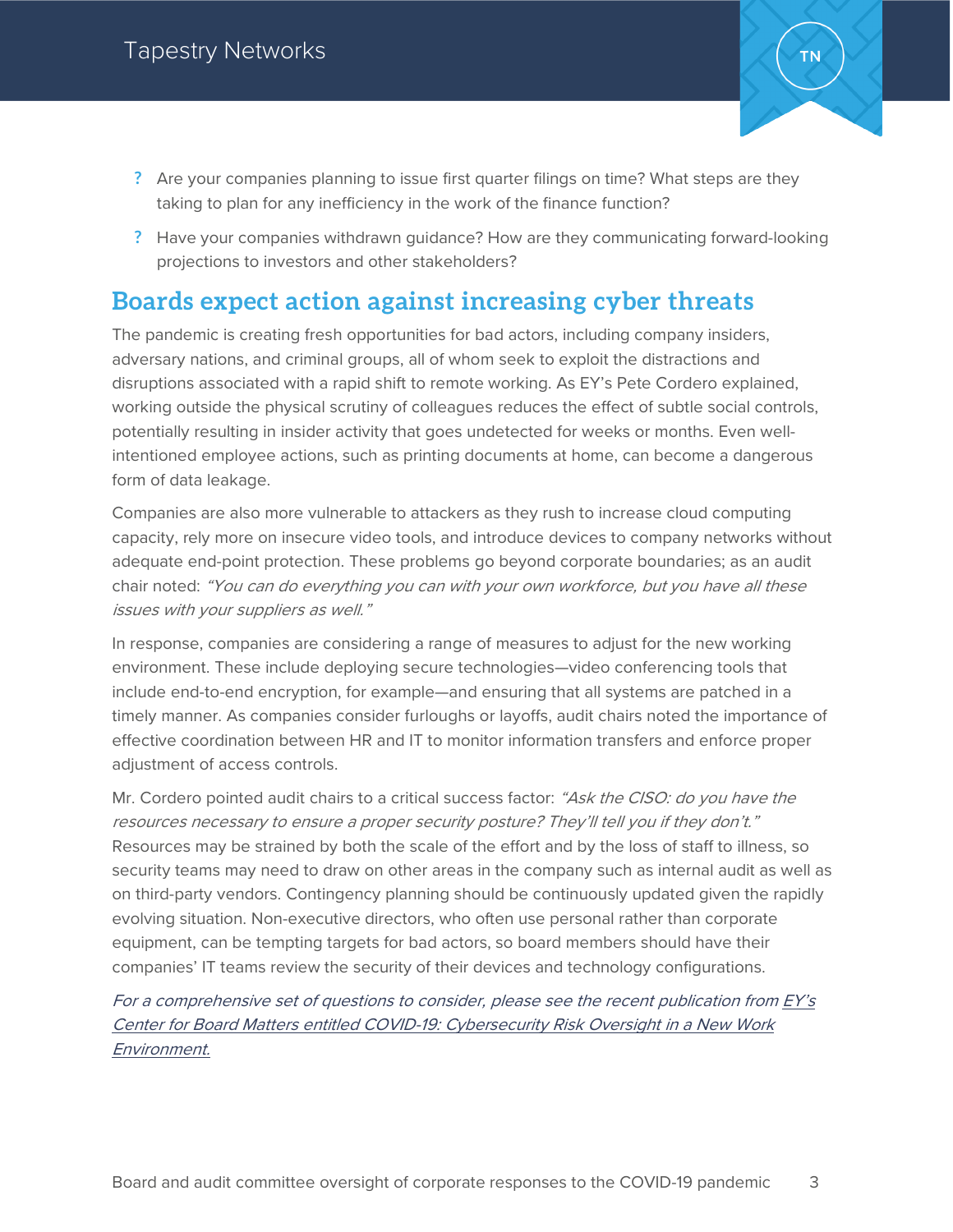

## **Companies face a range of difficult workforce choices**

As the COVID-19 crisis continues to play out, companies and boards are being forced to make important workforce decisions, often with incomplete information.

### **Cash flow declines are driving furloughs and layoffs**

Boards are assessing employee retention scenarios as the crisis continues. Conditions are especially difficult for companies that have had to close large portions of their business. An audit chair described the situation at a retailer: "We had been paying all the staff fully up until now. But as the lockdown extends beyond what people expected a few weeks ago, we are moving to furlough. We will continue to pay benefits, but no salaries." Others described similar decisions, noting that their boards are in close contact with management about events that would trigger a furloughs or layoffs. One explained, "We looked at each scenario and decided what actions we could take in that case. No final decisions were made, but a lot of things got put on the table."

#### **Executive and director pay actions**

In many cases, senior executives and non-executive directors are foregoing compensation during the crisis. Several audit chairs said that their boards have given up the cash portion of their fees, in some cases redirecting it to employee assistance plans. Many executives are taking substantial pay cuts, either while the business is substantially impacted or for all of 2020. An audit chair said, "Executives took a 50% cut in salary and the board took a 50% cut in the cash portion of its retainer." Another mentioned cuts ranging from "30% on average for C-suite to 100% for the CEO."

Directors were also interested in how their peers are thinking about compensation metrics and targets in this challenging environment. While executives may be working harder than ever to keep the company afloat, macroeconomic forces make it unlikely that they will meet targets set before the scale of the crisis was apparent. One audit chair said, "Our view is no structural changes to bonuses, but the plan may reflect a new reality." Another suggested, "We may divide the year into two halves, given the lack of clarity from a financial planning perspective."

#### Repurposing internal audit to assist with critical frontline tasks

Audit chairs discussed the disruption that the crisis has created in the work of internal auditors. Some spoke of working with chief audit executives to make wholesale changes to annual audit plans that have become unfit for purpose. Others reported that they are reassigning internal audit staff to areas such as cybersecurity and IT teams, while deferring less pressing audit priorities. One said, *"Ten people from internal audit were seconded to work on security controls. We want to make sure that people working from home are secure and encrypted."*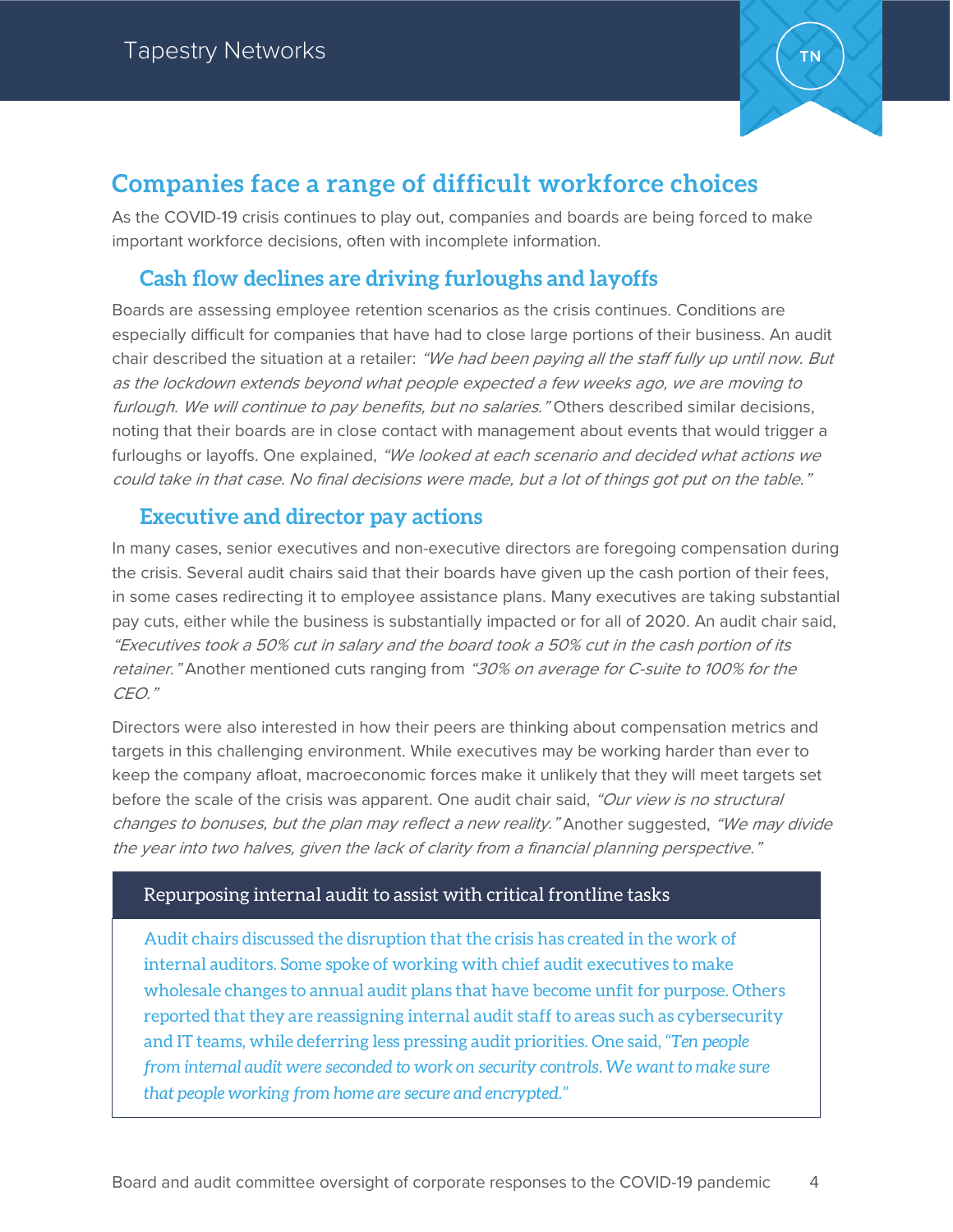

#### Repurposing internal audit to assist with critical frontline tasks

Repurposing internal audit also takes pressure off functions, like finance, that are under inordinate pressure. Many of internal audit's typical functions remain important, members said, like checking employee safety, fraud, vendor controls, and cyber and IT controls. One audit chair said that in dealing with fewer staff, *"It might be a time to capitalize on big data and artificial intelligence. You can get more done with fewer people."*

Companies are aware, however, that reassigning internal audit staff to other work might create a requirement for different people to audit that work down the road. An audit chair explained that *"we want to make sure that people working from home are secure and encrypted; when we go back and audit that, we will have to find external people who pass the objectivity test."*

#### *Questions to consider:*

- **?** How are your companies determining when to furlough employees or make layoffs?
- **?** Are your boards implementing pay cuts for senior management or non-executive directors?
- **?** How has the crisis changed the work of your internal audit functions? Have any internal audit professionals been reassigned?

## **Board oversight remains a balancing act**

Boards continue to explore how best to provide oversight at a time when management teams are working around the clock. Many are receiving frequent updates–daily in some cases—and most are holding weekly virtual meetings. The flood of information, from financial and market data to the number of employees who are ill, creates the need for frequent touchpoints along multiple axes. One audit chair said, "I've seen inconsistency in how board members are communicating with management. Directors want to provide oversight and ask questions but it's important not to create unnecessary additional work." Another stressed, "Now is an important time for directors to understand the difference between what you want to know and what you need to know to do your job effectively."

Audit chairs suggested several ideas for enhancing board oversight. One said, "We have a set time every week for the CEO to provide updates to the board. Knowing that is coming prevents directors from dialing the CEO on a whim." In another case, an audit chair discussed participating in management's crisis response committee: "The committee was set up not just for this but as part of normal business continuity. It includes senior management leaders across the business. I am the designee for the board as audit committee chair. We meet every week and try to keep it to 45 minutes. It helps to get together regularly. I can update the rest of the board." Boards are considering where to allocate oversight of risk related to the pandemic, though most audit chairs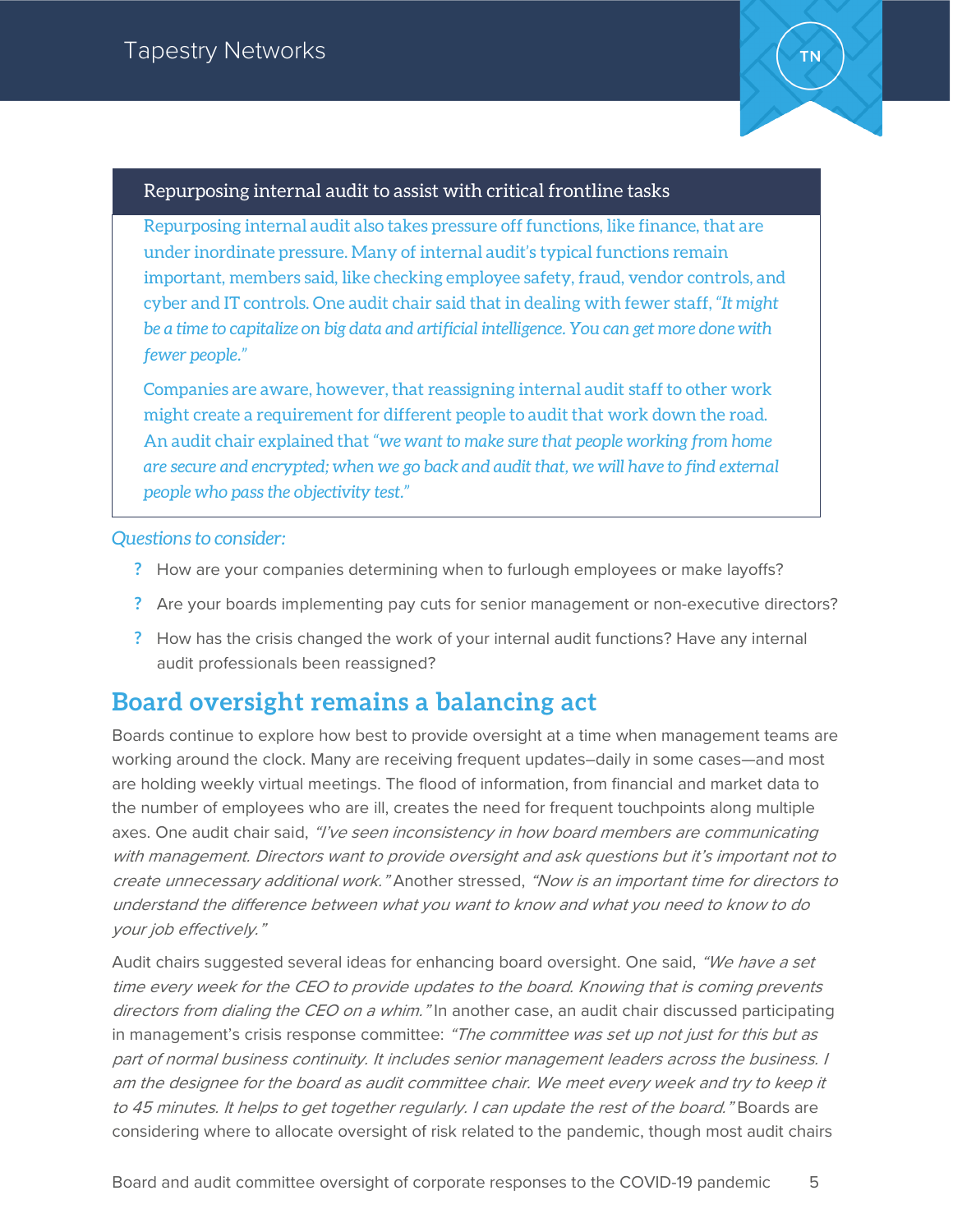

said that their companies are managing the crisis at the full board and delegating specific issues to existing committees as appropriate.

#### *Questions to consider:*

- **?** How are your boards receiving updates from management during the crisis? How do you balance the need to provide oversight with the risk that you create incremental work for busy managers?
- **?** How are your boards delegating oversight responsibilities during the crisis? Could an ad hoc committee add value?

The perspectives presented in this document are the sole responsibility of Tapestry Networks and do not necessarily reflect the views of network members or participants, their affiliated organizations, or EY. Please consult your counselors for specific advice. EY refers to the global organization, and may refer to one or more, of the member firms of Ernst & Young Global Limited, each of which is a separate legal entity. Ernst & Young Global Limited, a UK company limited by guarantee, does not provide services to clients. Tapestry Networks and EY are independently owned and controlled organizations. This material is prepared and copyrighted by Tapestry Networks with all rights reserved. It may be reproduced and redistributed, but only in its entirety, including all copyright and trademark legends. Tapestry Networks and the associated logos are trademarks of Tapestry Networks, Inc. and EY and the associated logos are trademarks of EYGM Ltd.